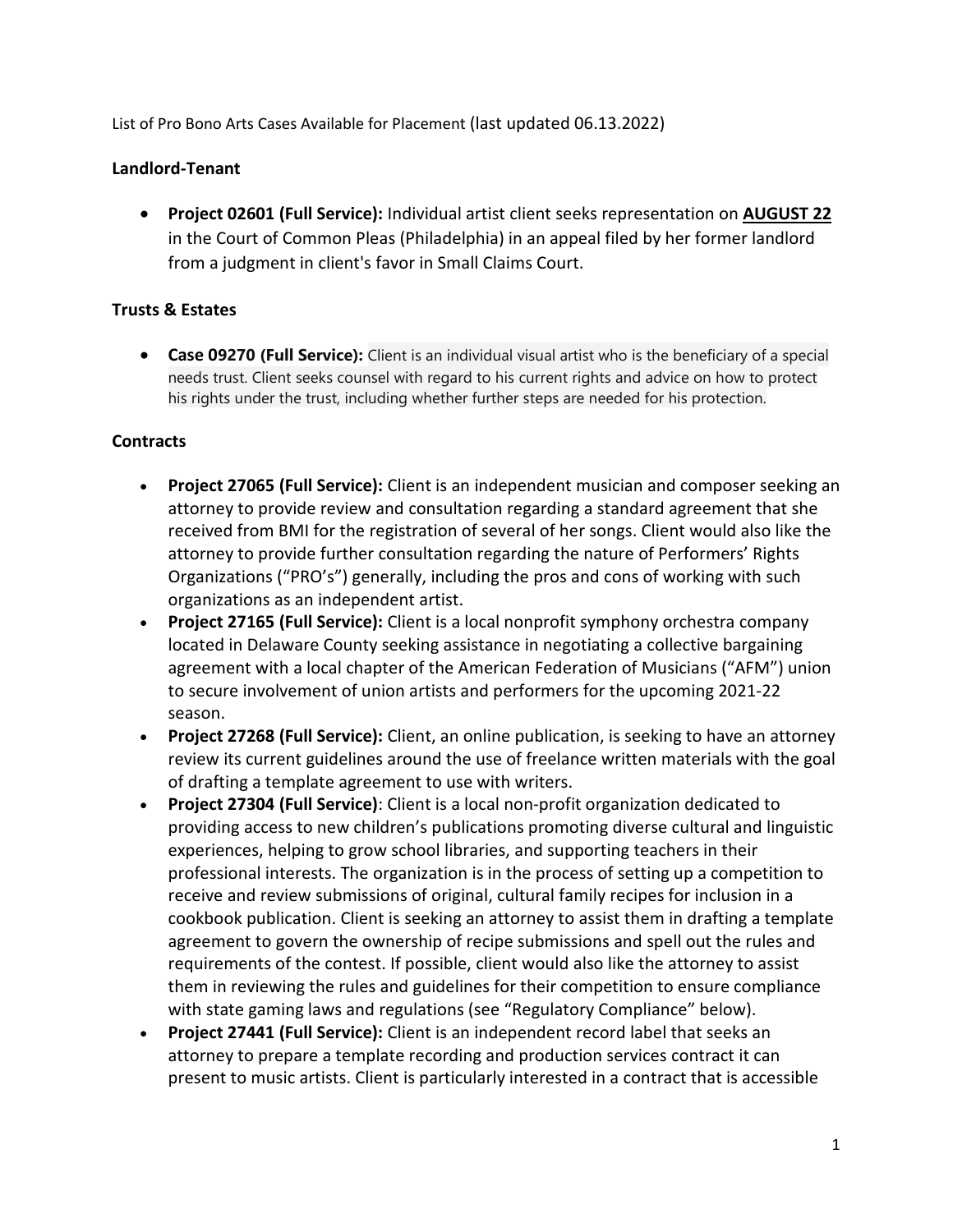to, and digestible by, aspiring music artists. Client also would be grateful for the same attorney to draft an artist-friendly "executive summary" of this contract.

# **Copyright/Trademark**

- **Project 26244 (Full Service):** Client is a fabric designer who seeks assistance with respect to intellectual property protection for three slogans used in commerce and the artwork she has created in association with each slogan.
- **Project 27008 (Full Service)**: Client is an independent filmmaker who is one of three copyright owners in a film, as to which she is being asked to relinquish all rights. She seeks advice with respect to (1) the terms of the offer she has received for her rights and (2) other potential options that may be available to her to retain certain rights.
- **Project 27028 (Full Service):** Client is an independent movement education instructor who seeks advice concerning (1) intellectual property protection for her courses offered online and (2) permissible use of images within said online courses.
- **Project 27357 (Full Service)**. Client is a non-profit organization that engages the public in dialogue about pressing cultural and socio-political issues. Client is seeking legal assistance with respect to trademark protection for its new name.
- **Project 27393 (Full Service):** Client is an independent film critic who posts reviews on his social media channel. Client is seeking an attorney to review his business name and logo and to assist him in obtaining trademark registration for same.
- **Project 27400 (Consultation):** Client, a musician and visual artist, seeks advice concerning copyright protection for his t-shirt design.
- **Project 27404 (Full Service)**: Client is an independent songwriter and multimedia creator who seeks assistance with respect to (1) reviving or refiling a trademark application for his media and entertainment production services and for the sale of certain goods via his website; (2) intellectual property protection for his artist name; and (3) amendment of several music copyright registrations to remove the name of his roommate as co-author. (The co-author does not object to removal).
- **Project 27467 (Consultation):** Client seeks advice concerning intellectual property protection for her design of a charm bracelet designed to be attached to infants' footwear.
- **Project 27480 (Full Service).** Client is an independent illustrator and painter who seeks advice with regard to a licensing and agency agreement that he has been offered by a publishing company for certain of his drawings.

# **Dispute Resolution**

• **Project 27381 (Consultation)**: Client is an independent musical artist and composer who is seeking consultation with an attorney to discuss options for enforcement of their rights of attribution and compensation related to a jointly authored musical composition piece that has since been incorporated into a number of performances by a local ballet company.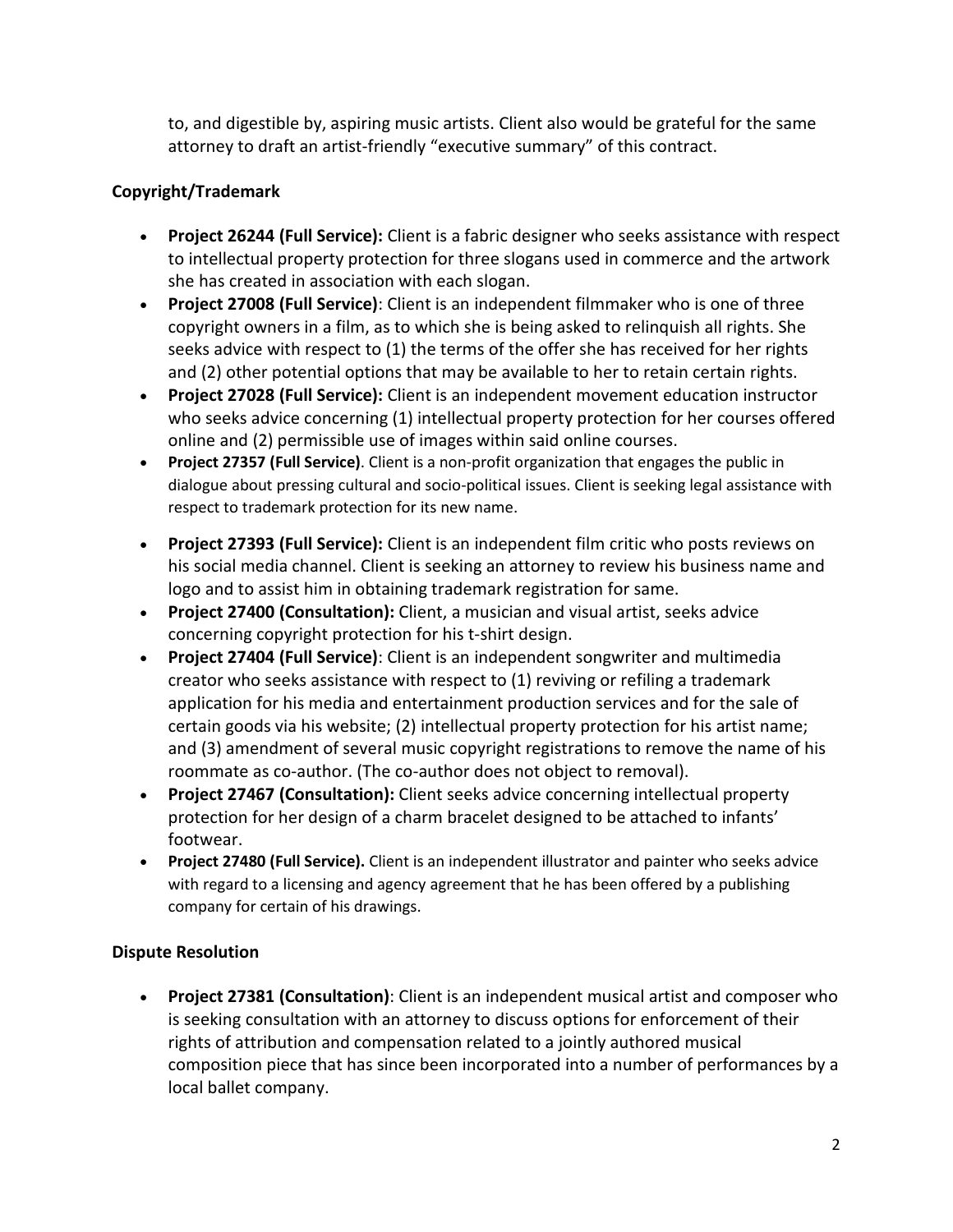• **Project 27438 (Full Service):** Client is an interdisciplinary teaching artist who seeks assistance with respect to (1) their allegedly wrongful termination by a local museum from the museum's education department and (2) protection of their intellectual property rights in materials they developed for the museum that are subject to a written agreement with the museum.

## **Entertainment**

- **Project 27365 (Consultation)**: Client is an independent musician seeking consultation with an attorney to answer questions and discuss best practices surrounding the process of negotiating publication and distribution of her music with record labels.
- **Project 27367 (Consultation):** Client is an independent musician seeking consultation with an attorney to answer questions and discuss best practices surrounding the process of negotiating publication and distribution of his music with record labels.

## **Nonprofit & Business Formation**

- **Project 27203 (Full Service)**: Client is a Pennsylvania nonprofit art museum dedicated to preserving and promoting the works of Philadelphia artists. Client is seeking an attorney to assist them in reinstating their  $501(c)(3)$  nonprofit tax-exempt status with the IRS, as well as filing their Pennsylvania Charity Registration and updating the organization's bylaws.
- **Project 27283 (Full Service)**: Client is an independent film writer seeking an attorney to assist in the process of incorporating a nonprofit arts organization dedicated to helping film writers/producers improve the quality of their writing skills through writer workshops and peer script reviews. Client requires assistance in drafting and filing nonprofit articles of incorporation and drafting a set of nonprofit bylaws for the organization, as well as reviewing necessary state and federal paperwork related to tax exemption.
- **Project 27359 (Full Service)**: Client is a Pennsylvania nonprofit community center seeking to provide music and culinary education and other arts-based programming to Philadelphia youth. Client is seeking an attorney to assist them in obtaining federal and state tax-exemption and state charity registration, and in drafting a set of nonprofit bylaws for the organization.
- **Project 27389 (Full Service)**: Client provides psychological assistance and education for gifted children and adults, particularly those who are artistically or creatively gifted. It is looking for an attorney to assist it in converting to a nonprofit organization from its current status as a domestic for-profit corporation whose single shareholder is the organization's founder.
- **Project 27452 (Consultation)**: Client is an individual writer of fiction who recently started using a fiscal sponsor for her business pursuits but would like to consult with an attorney as to whether fiscal sponsorship is the best arrangement for her or whether she should set-up her own business entity.